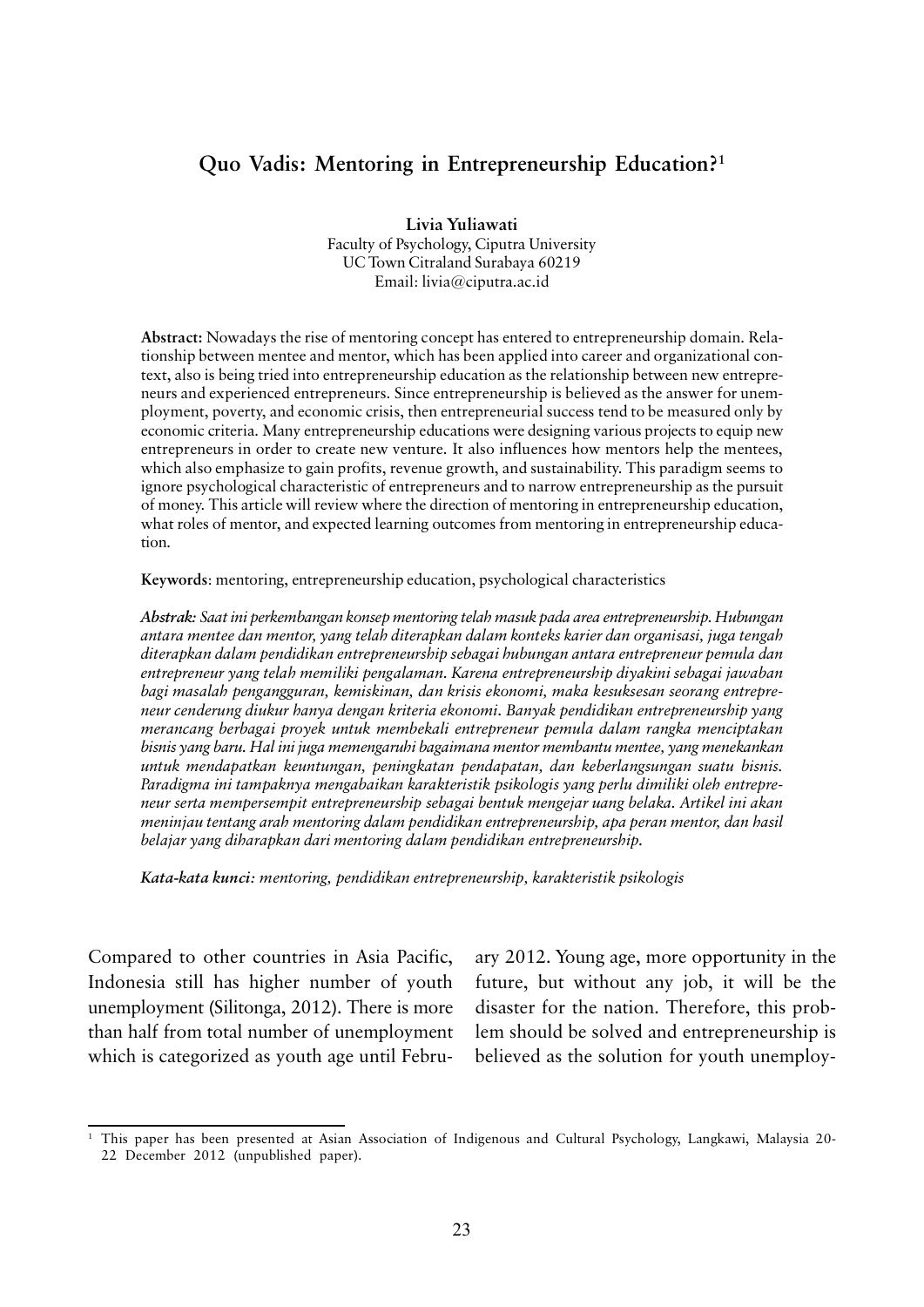ment. It's not only about solving youth unemployment, but entrepreneurship is also believed as the hope for increasing economic growth and reducing poverty then pursuing the wealth country.

According to Drucker (as cited in Kuratko, 2005), entrepreneurship is like other disciplines which can be learnt. It means that to be an entrepreneur, someone can be educated or trained. So entrepreneurship education becomes the answer to create new entrepreneurs. Many entrepreneurship educations were designing various workshops, curricula, and projects to equip future entrepreneurs.

However, because the trigger of entrepreneurship is related with economic crisis, poverty, and unemployment, then many people approach entrepreneurship merely in economic paradigm. Revenue growth, profits, and business sustainability are common measurement in many studies about entrepreneurial success venture (Chrisman et al.; Ensley & Griden; Stoica & Schindehutte as cited in Cornwall & Naughton, 2003; Davidson as cited in Juhdi, 2011). This measurement is used so that entrepreneurs can perform well to give contribution for economic recovery.

Regarding with the common measurement of entrepreneurial success venture, then unsurprisingly it also influence the way of entrepreneurship learning between the lecturer and students in class. The lecturer may suppose that merely how to gain profits is more important things for successful projects than how to develop the students' personality as the entrepreneurship learner.

Relationship between the faculty member/facilitator and the students is inevitably important thing in entrepreneurship education. Among many form of those relationships, mentoring is the one of methods which can be beneficial to maximize learning process (Wilson, 2011). Mentoring concept emerges during this last 20 years. Initially, mentoring was used in business when senior manager identify young potential employees and train them to get accelerated promotion (Bulstrode & Hunt, 2000). Then this concept also covers into career guidance, medicine, nursing, and supervision for PhD students. The relationship between mentor and mentee also is being tried into entrepreneurship education as the relationship between experienced entrepreneurs (lecturer/facilitator) and new entrepreneurs (students).

Those criteria in economic paradigm also influence the relationship between the lecturer/facilitator and the students. The lecturer/ facilitator will focus only on how the students start-up business, how to increase the revenue, how the students' start-up business can be sustainable, or how the students' business can achieve certain profits. Although economic criteria is not totally wrong, but it seems that entrepreneurship is just only done to pursuit of money. Then it remains the research question, what are the alternatives aspects of entrepreneurial success and how they imply to mentoring in entrepreneurship education?

Researcher use literature review as the methodology. In this article, researcher will review where the direction of mentoring in entrepreneurship education based on entrepreneurial success, what roles of mentor, and expected learning outcomes from mentoring in entrepreneurship education.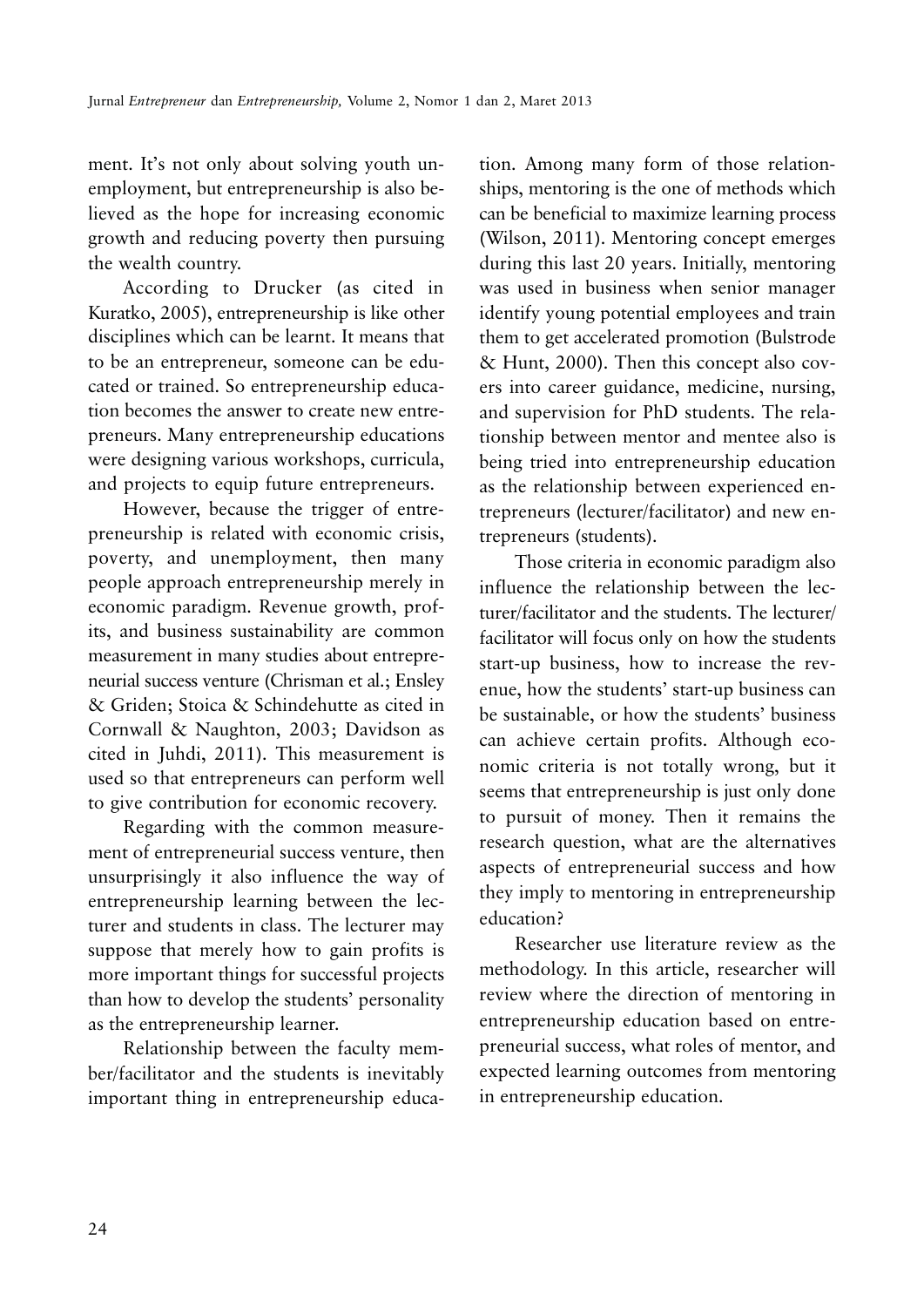## **IMPORTANT FACTOR IN ENTREPRE-NEURIAL SUCCESS**

In reality, the students who start-up their business will face very dynamic situation, like doing everything by themselves, unstable business, manage the cost and revenue (Perez & Canino, 2009). Therefore, if financial performance is used as the success measurement, many new ventures are failed. Although the students show positive entrepreneurial characteristic and potential success, like showing creativity and innovation, knowing the segment, and gaining positive feedback from customer; it can't be rely on economic terms.

According to Wilson (2011), the focus in entrepreneurship education is not limited only by start-up project and related financial stuff. Developing entrepreneurial attitude, skills, and behaviors; like building self-efficacy, practical skills in initiating the ideas; are perceived as the more effective way in preparing student to face real world situation.

Consistently with the finding that psychological characteristics of an entrepreneur itself, like mindset, persistency, and initiative, mentioned as the most important factor in entrepreneurship, psychological perspective also take part in entrepreneurial success (Shepherd; Zopounidis as cited in Baum et al., 2007).

Need for achievement in some studies became the important motivation for entrepreneurial success (Westhead et al.; Wu et al. as cited in Chen et al., 2012). Bensing et al. (as cited in Elmuti et al., 2012) found that psychological traits, managerial training, and external environment related with psychological and behavioral traits contribute to successful entrepreneurial venture.

Interestingly, in the research of Elmuti et al. (2012), there are 60% of entrepreneurs who have been engaged in entrepreneurial venture for several years choose interpersonal skill and social competence as the factor lead to entrepreneurial success. This choice is higher than capital, hard work, and good product. They also agree that real-life case example based on reflection and discussions through entrepreneurial learning process are contributing for entrepreneurial success.

Perez and Canino (2009) found that entrepreneurs who run the venture by customerorientation gain higher degree success that entrepreneurs with financial-orientation. The measurement of success is defined by combining subjective and objective evaluation, such as his/her satisfaction with sales, ROA, company growth, the achievement of business goals, general company success, success compared with that of competitors, and increasing sales per year.

### **MENTORING**

Mentoring comes from the word "mentor", name in the Greek mythology. At that time, King Oddyseus asked Mentor to educate his son, Telemachus, to be more mature person and prepared as king successor (Hawkins & Smith, 2006). From this story, mentoring in classic term is about wise, experienced person who help young and inexperienced person. A mentor is someone who helps other people to adjust an essential transition, for example adjustment in new job, coping with life changes, developing career, and growing personality aspects (McKimm et al., 2007).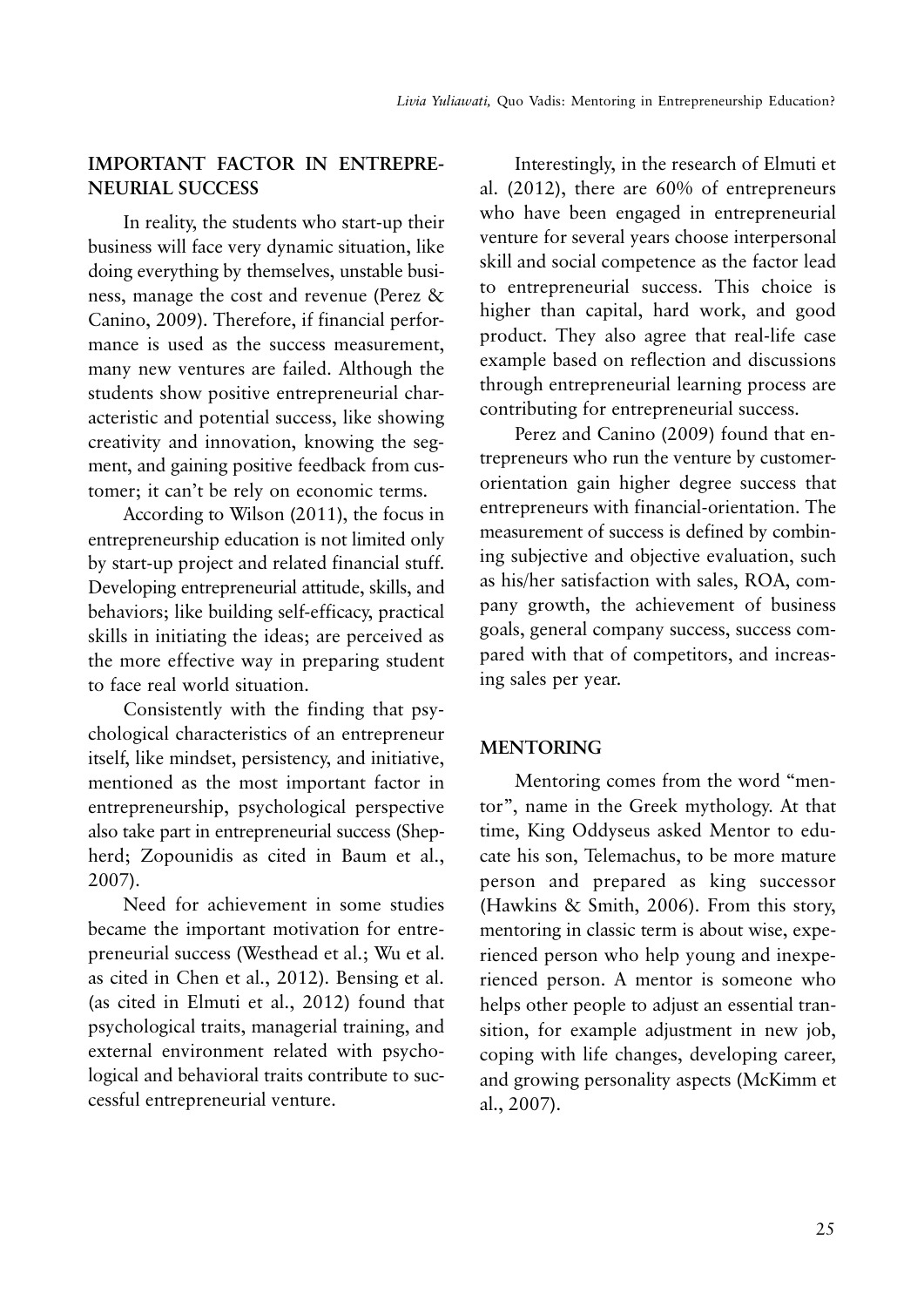Although, mentoring and coaching are interchangeably used, there are some differences between them. Chartered Institute of Personnel Development (as cited in Hawkins & Smith, 2006) categorized mentoring as the more informal in relationship, topic, and time. Mentoring can involve the process of giving advice if it's needed but coaching tend to be non-directive and asking question rather than giving advice. Coaching will cover very specific topic and well organized in time and agenda. In entrepreneurship education, mentoring and coaching can be overlapped or even complement to each other. However the term mentoring often happened in relationship between faculty and students, like sharing outside the class, informal discussion, or communication via social network.

The benefits of mentoring for objective and subjective career success have been studied by many researchers (Baugh & Sullivan, 2005). According to Gutierrez (2012), relationship between faculty as the mentor and the students as mentee give significant result. Students who have positive relationship with mentor tend to get better in school, have more professional skills and attitudes (Hesli et al.; Paglis et al. as cited in Gutierrez, 2012).

The functions of mentor consist of three categories, such as psychological function, career-related function, and role-model function (St-Jean, 2011) as follow:

First, psychological functions which include several role below:

• **Reflector.** Mentee shares about him/herself, ideas, progress of project and mentor gives feedback as the mirror for mentee in order to identify the strength and weakness.

- **Reassurance**. When mentee experience difficult time, mentor should help mentee to release the stress and put the right perspective facing the problems.
- **Motivation**. After the problem can be handled, then mentor motivate the mentee to be more confident and persistent.
- **Confidant**. By the time when trust built, relationship between mentor and mentee becomes closer and just like friend. Second, career-related function includes some roles below
- **Integration**. Here means that mentor open the possibility for mentee to join broader network, community, or expert. By expanding the mentee's relationship, mentor helps mentee to prepare the future when those relationships can be very helpful.
- **Information support**. This role can be defined as transfer knowledge from mentor to mentee, like the law of business, how to manage stress, how to get the source of information, etc.
- **Confrontation**. The mentor can confront the mentee's beliefs, values, ideas, or behaviors that prevent him/her to reach solution.
- **Guide**. Giving advice and suggestion is the part to find the solution can be done for mentee.

Third, mentor also becomes role-model when mentor shares personal life experience as the source of inspiration and comparison for mentee. By modeling the mentor, mentee learn to develop his/her own behavior, attitude, and habits. Through the role of mentor above, mentoring can help potential entrepreneurs to go through the journey to entrepreneurial success.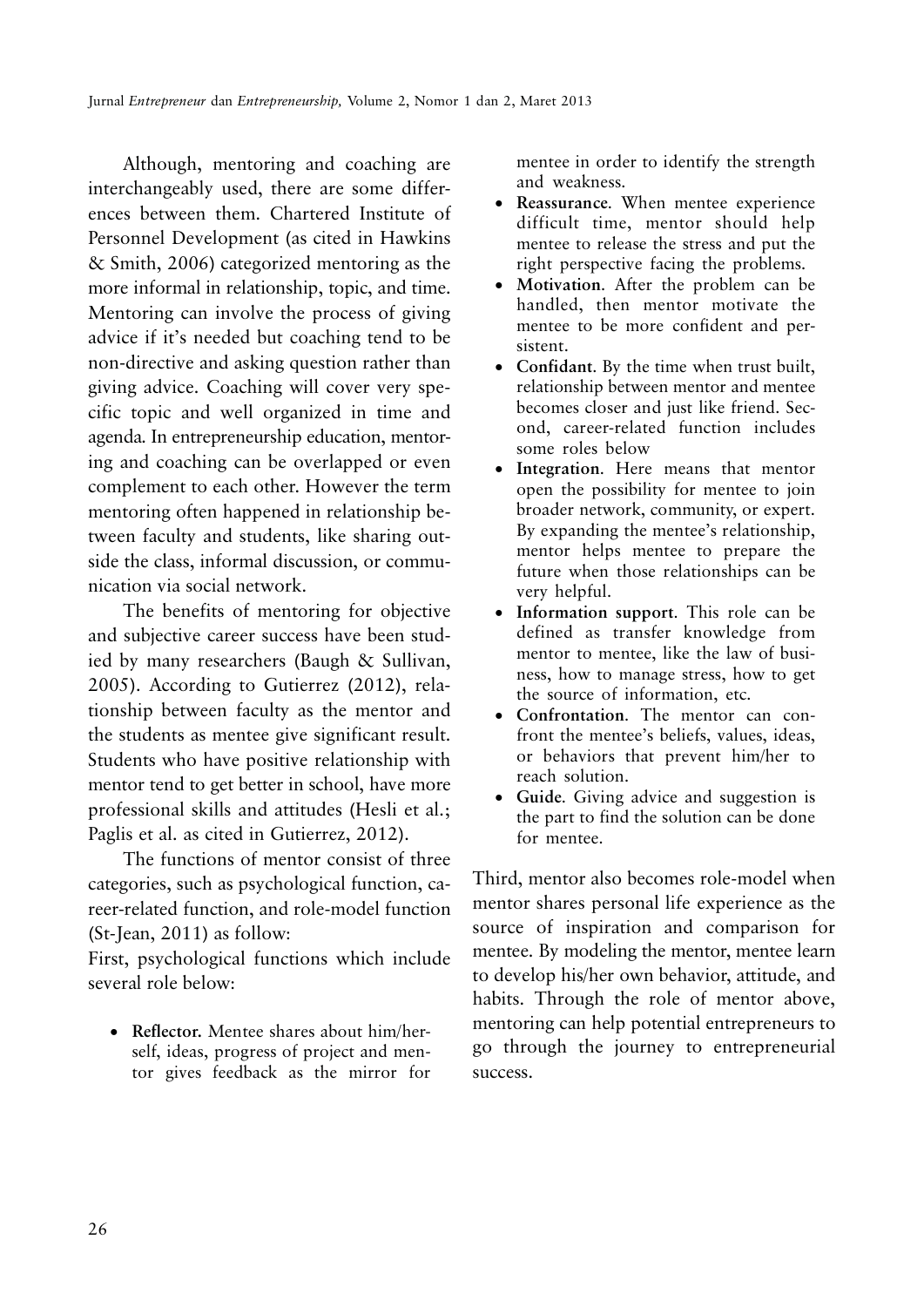#### **CONCLUSION**

After reviewing the important factors in entrepreneurial success, entrepreneurship education should consider broader perspective to measure students' project success. Entrepreneurial mentoring can be defined as "support relationship between a novice entrepreneur (named mentee) and an experienced entrepreneur (named mentor), where the latter helps the former develop as a person" (St-Jean & Tremblay, 2011: 38). By mentoring, the expected learning outcome is new entrepreneurs can learn advanced knowledge, increased selfefficacy and entrepreneurial character, and then the improved profitability as the indirect impact.

Regarding the broader entrepreneurial success measurement, the direction of mentoring must empower the students to understand about customer, develop social skills, encourage entrepreneurial character, and certainly without ignore the managerial or business skill. The goal of mentoring in entrepreneurship education is the students development, the projects itself just as the means, not the goal. Three functions of mentor are well-suited with the important factor of entrepreneurial venture success. Psychological function and role model function contribute to students life, such as encourage entrepreneurial character and developing social skills; career-related function will be very useful to support practical side, such as managerial or business skills.

Bechard and Gregoire (2005) found that many entrepreneurship education articles addressed issue about culture and social problems, technology in education, content or subject matter. Fewer entrepreneurship education articles focus on social-cognitive theory, learning process, personal value, ethics or moral aspects. It means that there are many opportunities to do further psychological research about entrepreneurship education and how it can be taught in considering broader perspective.

Entrepreneurship education holds the important key of young generation in Indonesia, whether they will be entrepreneurial person or jobless person. The more holistic entrepreneurial success is needed to ensure that students facilitated in the right direction. Mentoring process with faculty/facilitator/experienced entrepreneur should encompass personal growth, social skills, business skill, and customer behavior. Therefore, it is not impossible that the students are able to show changes in personal aspect (beliefs, values, and habits) to be more entrepreneurial as well as their ability to understand the customers' need, to build effective relationship, and to apply business skill in their projects. In the future, they will be successful entrepreneur with developed-psychological and business skills.

#### **REFERENCES**

- Baum, J.R., Frese, M., Baron, R. & Katz, J.A. 2007. Entrepreneurship as an Area of Psychology Study: an Introduction. In J.R. Baum, M. Frese & R. Baron (Eds.), *The Psychology of Entrepreneurship* (pp.1-18). Mahwah, NJ: Lawrence Erlbaum Associates, Inc.
- Baugh, S.G. & Sullivan, S.E. 2005. Mentoring and Career Development*.*